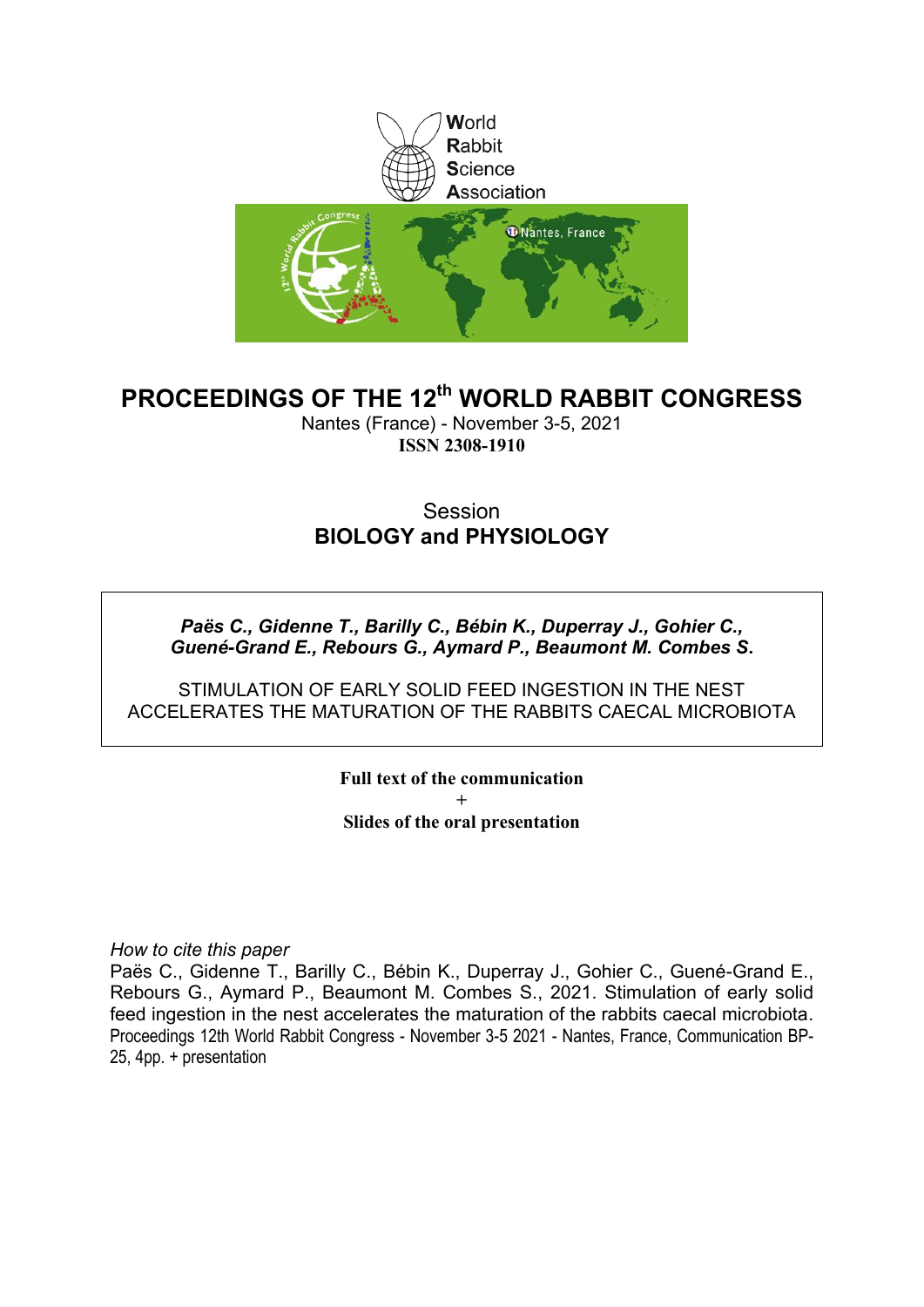### **STIMULATION OF EARLY SOLID FEED INGESTION IN THE NEST ACCELERATES THE MATURATION OF THE RABBITS CAECAL MICROBIOTA**

### **Paës C.1,2, Gidenne T.<sup>1</sup> , Barilly C.<sup>1</sup>, Bébin K.<sup>2</sup> , Duperray J.<sup>3</sup> , Gohier C.<sup>4</sup> , Guené-Grand E.<sup>5</sup> , Rebours G.<sup>6</sup> , Aymard P.<sup>1</sup> , Beaumont M.<sup>1</sup> , Combes S.1\***

<sup>1</sup>GenPhySE, Université de Toulouse, INRAE, ENVT, F-31326, Castanet Tolosan, France; <sup>2</sup>CCPA, ZA du Bois de Teillay, F-35150 Janzé, France; <sup>3</sup>EVIALIS, Lieu dit Talhouët, F-56250 Saint Nolff, France; <sup>4</sup>MiXscience, 2 avenue de Ker Lann, F-35170 Bruz, France; <sup>5</sup>Wisium, Rue de l'église, BP50019, F-02407 Chierry, France; <sup>6</sup>TECHNA, Route de St-Étienne-de-Montluc, F-44220 Couëron, France; \*Corresponding author: sylvie.combes@inra.fr

#### **ABSTRACT**

This study evaluated the relevancy of early life nutritional intervention for shaping the rabbit caecal microbiota. Thirty-two litters had free access to a pelleted feed from 15 days in addition with doe milk. In the early feeding group (EF), a starter feed in a gel form was added in the nest from 3 to 17 days, while rabbits from the control group (C) only had access to milk until 15 days. Caecal bacterial communities of 10 rabbits per group were assessed at 18, 25, 30, 38 and 58 days of age, by 16S rDNA sequencing. The intake of starter feed in the nest  $(1.1\pm0.4 \text{ g}$  of DM/rabbit) had subsequent effects on alpha- and betadiversities  $(+17 \text{ points for InvSimpson index at 30 days of age, P=0.018).$  From 18 days onwards, the structure of EF rabbit caecum bacterial communities was closer to the microbiota structure observed at 58 days than in C group, suggesting a higher maturity state at each age. With starter feeding, the microbiota acquired greater proportions of Ruminococcaceae at d18 (P=0.043, +5%) and it sped up the expected decrease of Bacteroidaceae at 25 and 30 days (-9% and -8% resp. P<0.05). Concomitantly, an increased production of volatile fatty acids was observed before weaning in EF group (+25% at 30 days). Our results suggest that early feeding can promote the maturity of the rabbit caecal ecosystem with long-term effects. A faster establishment of a stable microbiota would favor the maturation of rabbit's immune system and thus would reduce the risk of dysbiosis. Those effects will be investigated in the future to determine if early feeding strategy represents an effective tool to reduce the occurrence of enteritis around weaning.

**Key words**: early feeding, microbial diversity, young rabbit, colonization process, volatile fatty acids

#### **INTRODUCTION**

Gut microbiota engineering could represent an effective strategy to reduce antimicrobials use in rabbit breeding systems, since gut commensal bacteria positively promote rabbit's health through a barrier effect or the development of mucosal lymphoid tissue and antibody repertoire diversification (Fortun-Lamothe and Boullier, 2007). The intake of solid feed, and thus nutrient flow in the caecum, is the main driver of microbiota colonization. Since the suckling rabbit's microbiota is not established (Combes *et al.*, 2011), the onset of solid feed intake before weaning therefore represents a critical period to support the development of a desired microbiota. Previous attempts to stimulate early dry feed intake through the supply of maternal faeces in the nest (Combes *et al.*, 2014) or a pre-weaning diet in feeders (Read *et al.*, 2019) highlighted an acceleration of caecal microbiota maturation, with positive effects on health status reported in one trial.

In this study, we took advantages of the rabbit's ability to consume solid substrate shortly after birth onfarm (Paës *et al.*, 2019, 2020) to evaluate the effects of early solid feeding on rabbit's development and caecal microbiota composition. A starter diet in form of a gel processed with mash was provided to suckling rabbits from  $3$  to 17 days of age in the nest with a classical management afterwards. Microbiota development was investigated until 58 days of age.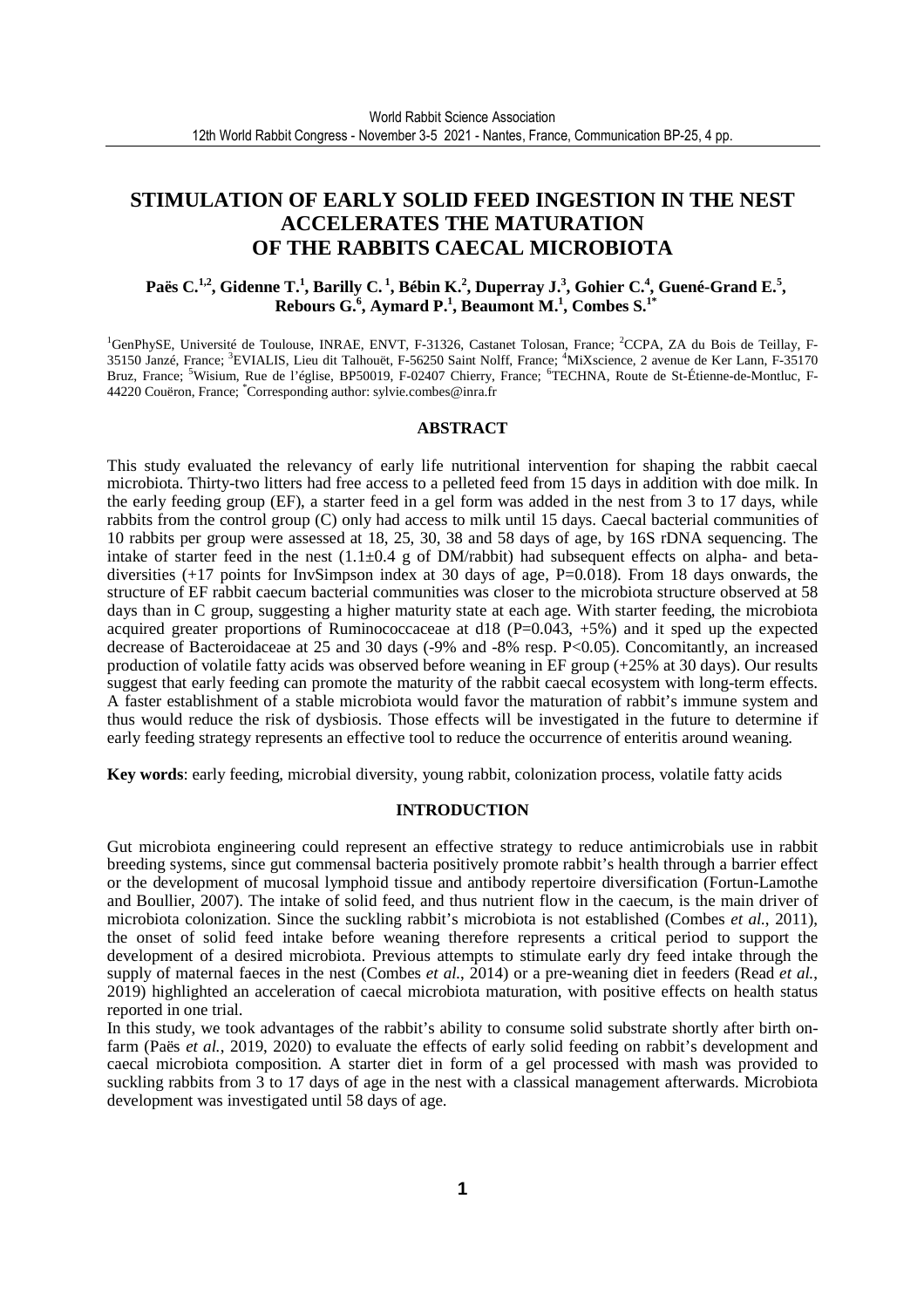#### **MATERIALS AND METHODS**

#### **Animals and experimental design**

Thirty-two crossbred litters (commercial lines Hyplus PS19 x Hyplus PS59) were raised with their doe (INRAE, Castanet-Tolosan, France) using a mother-litter separate feeding system (Paës et al., 2019 adapted from Fortun-Lamothe *et al*., 2000). All the litters had access to a specific pelleted feed from 15 days in addition with doe milk (see companion paper Paës *et al.* WRC2020). Two days after parturition (d2), litter size was standardized to 10 kits. At d3, litters were allocated to two experimental groups according to their body weight (kit weight:  $99±9$  g) and the doe's parity. In the early feeding group (EF), the litters were fed from d3 to d17 a starter feed in a gel form, while no starter feed was supplied to the control group (C). Starter feed gels were produced daily and processed with the kits' pellets transformed into mash, supplemented with vanilla flavor (0.06%, Phodé, Terssac, France) before being thoroughly mixed with three times its weight of hot water (80°C) and 0.6% of agar as described in Paës *et al.* (2020). Starter feed gels were provided to suckling rabbits directly in the nest inside plastic cups. The same diet composition was provided to the rabbits until sale and pellets were therefore formulated to cover both suckling and fattening rabbits' nutritional requirements. Taking into account the pellet presentation preferences of suckling rabbits (Paës *et al.*, 2019), 2.5-mm-diameter pellets were offered *ad libitum* before weaning (d36) while after weaning, rabbits received 4-mm-diameter pellets with a restricted feeding program. The chemical composition of the experimental diet (similar for gels and pellets) was the following: CP: 16.1%, NDF: 35.6%, ADF: 21.5%, Starch: 11.9%, Fat content: 2.8%. The DM content of starter feed gels equaled 26% while it amounted to 89% in the pellets. Mortality was registered daily and growth was regularly assessed by weighing litters or individuals.

#### **Evaluation of caecal microbiota composition and activity**

At days 18, 25, 30, 38 and 58, ten kits per group were sacrificed by electronarcosis and exsanguination. Healthy rabbits that exhibited an interest for starter feed (visual observations) were selected. To determine microbiota composition, caecum digesta was collected in sterile conditions and stored at -80°C. Fresh caecal content was also collected and diluted in  $H_2SO_4$  (at 2% w/v) to quantify volatile fatty acid (VFA) concentrations at days 25, 30, 38 and 58. VFA were assessed with gas chromatography equipment (CPG HP 7890A, Agilent, Santa Clara, USA). The V3-V4 regions of 16S rDNA were amplified and sequenced on Illumina MiSeq at the Genomic and Transcriptomic Platform of GenoToul (INRAE, Toulouse, France). The raw sequences obtained (30376 per sample on average) were cleaned, clustered into operational taxonomic unit and affiliated to taxa (SILVA132 database) using the FROGS pipeline (Escudié *et al.*, 2018).

#### **Statistical Analysis**

Data were analyzed with R software (R Core Team, 2018). Weight and intake data were analyzed with linear mixed model (age and experimental group as fixed effects and litter as random effect). A phyloseq R package (McMurdie and Holmes, 2013) object was generated and diversity indices were calculated on rarefied count matrix. Additionally, three taxonomical datasets were generated for phylum, family and genus levels, respectively. To examine differences in community structure, Weighted Unifrac distances (Wunifrac), which incorporate both abundances and phylogenetic information, were calculated on rarefied matrix. To evaluate community evolution dynamic to reach stability i.e. maturity, the Wunifrac distances to reach 58 days microbiota structure were evaluated at the different sampling points. An ADONIS pairwise test with the Wunifrac distances was also performed to analyze group effects. Relative abundances of the phylum, family and genus levels were fourth root transformed and analyzed with linear mixed model (age and experimental group as fixed effects and litter as random effect) with false discovery rate adjustments.

#### **RESULTS AND DISCUSSION**

From d3 to d17, each young rabbit (EF group) consumed  $4.3\pm1.4$  g of starter feed gel (1.1 $\pm$ 0.4 g in DM). Intake of milk (on average  $28\pm9$  g/rabbit/day between d3 and d21) and pelleted feed  $(23\pm21)$  g of DM/rabbit/day between d18 and d35) did not differ between the two groups. Similarly, growth performance did not differ between groups (weaning weight:  $976\pm 123$  g/rabbit). Those results were expected since milk intake remained the main source of nutrients until 3 weeks of age. For instance at d17,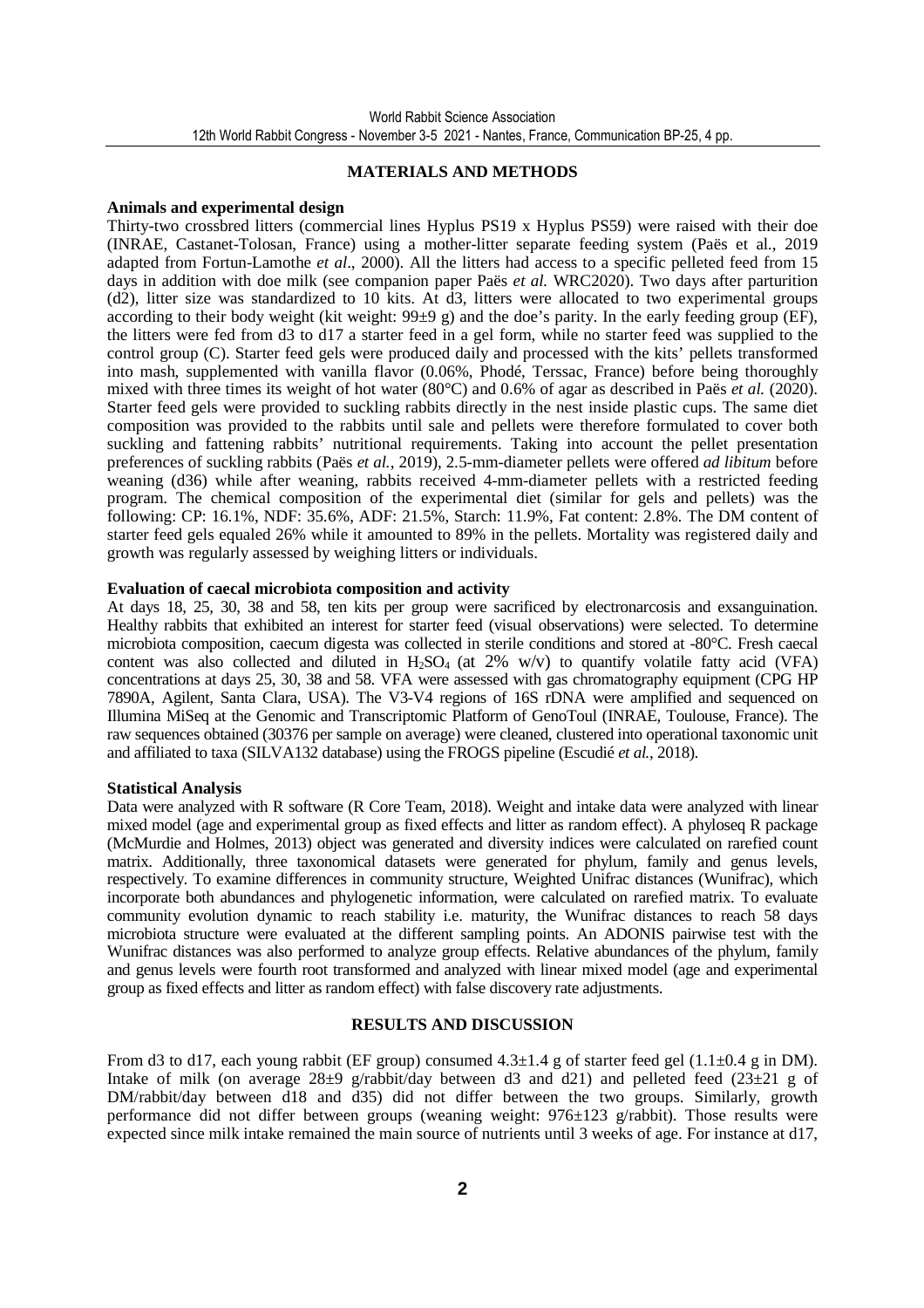starter feed gel only accounted for 2% of total dry matter intake. The good sanitary conditions did not allow us to study potential health benefits of early feeding (three deaths reported between d3 and weaning and no mortality observed during fattening).



**Figure 1**: Effects of early feeding on caecum bacterial alpha-diversity (means  $\pm$  sd). C: control, EF: early feeding

Not surprisingly, alpha-diversity measures increased with age (P<0.001). Microbiota richness, expressed as the number of observed OTUs, did not differ between groups (227±63 OTUs). Shannon and InvSimpson indices, complementary measures which integrate both evenness and richness of the caecal bacterial communities, were significantly higher in the  $\overline{EF}$  group (P=0.002 and P=0.018 resp.). This suggest that feed consumption early in life promoted the growth of a greater number of species with a balanced distribution, while in the control group the microbiota was dominated by a moderate number of taxa. The investigation of the interaction age \* group effect highlighted significant differences of Shannon and Simpson diversity indices at d30 (Figure 1). Similarly, higher production of VFA, the main endproducts of microbiota fermentation, was observed in EF group at 30 days of age (101 *vs* 81 mM,  $P=0.029$ ) due to greater acetate release (+19 mM,  $P=0.025$ ), while at d38, higher amount of VFA were quantified in the caecum of C group  $(+18 \text{ mM}, \text{P=0.044}).$ 



**Figure 2:** Maturation of caecal bacterial community (**A**): High values stand for high dissimilarity of the bacterial community from 58 days; means at the same age with different letters differ at  $P < 0.01$ . Distribution (means  $\pm$  sd) of the families Bacteroidaceae and Ruminococcaceae in the caecum of suckling rabbits (**B and C**). C: control, EF: early feeding

Beside the overwhelming age effect (P<0.001,  $R^2$ =68%), bacterial community structure was affected by the early feeding stimulation (ADONIS test on Wunifrac distances, P=0.012,  $R^2$ =2%), with significant differences between the two groups observed at d30. Previous studies (Combes *et al*., 2011, Read *et al.,* 2019) observed the establishment of a stable and homogeneous community between 49 and 70 days of age. Our final time point (d58) can therefore be considered as a steady state, desirable to reach faster since subadults rabbits are less sensitive to digestive troubles. From d18 until d38, the distance to reach 58-dayold community structure was shorter  $(P< 0.01)$  when early feed intake was stimulated (Figure 2A), suggesting that early nest feeding with gel accelerated the maturation of the bacterial community in the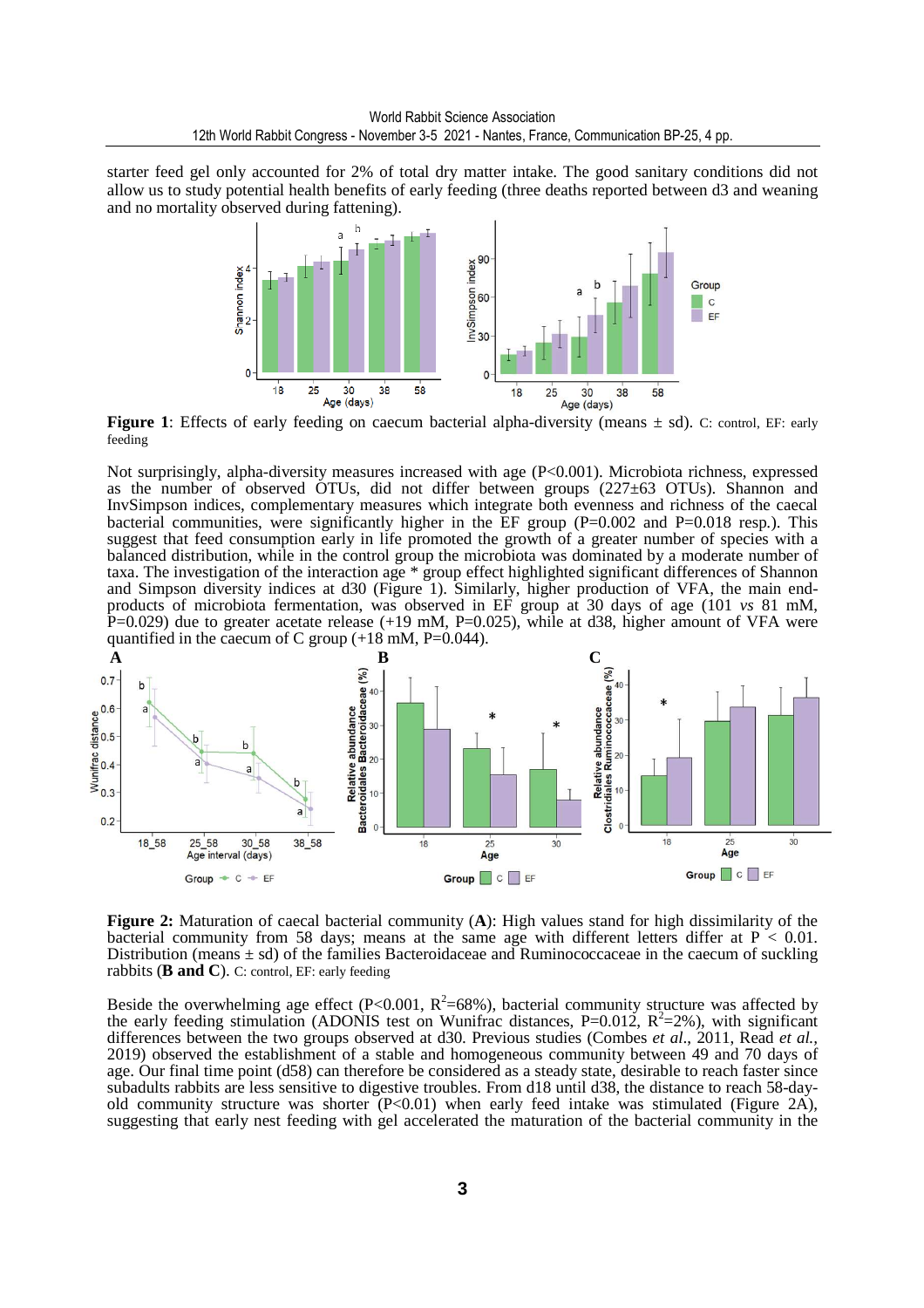caecum, with persistent effects after weaning. Similarly, Read *et al.* (2019) observed differences of ecosystem maturity according to the pre-weaning diets tested.

Six bacterial phyla were found across all the samples, with a trend for higher proportions of Firmicutes and lower relative abundances of Bacteroidetes in the caecums from EF group  $(P=0.074$  and P=0.077 resp.). Among the 10 most abundant families detected, we observed lower proportions of Bacteroidaceae in EF group at d25 (P=0.041,  $-8\%$ ) and d30 (P=0.016;  $-9\%$ ) as well as higher abundances of Ruminococcaceae at d18 (P=0.043, +5%) (Figures 2B, 2C). The latter represents a prevalent family of the caecal ecosystem of rabbits fed with solid feeds, that is able to degrade complex plants material from complete feeds (Biddle *et al.*, 2013). On the contrary, Bacteroidaceae is the dominant family of 18-daysold rabbits, presumably in relation with the capacity of those bacteria to break down milk carbohydrates (Read *et al.*, 2019). Consequently, those results indicate that early feed intake may drive caecal microbiota colonization towards ecosystems functionally adapted to plant-based substrates. The distribution of the 69 genus identified (64% with taxonomic affiliation) was similar between the two groups.

#### **CONCLUSIONS**

Early feed intake supplied fermentable plant substrates for caecal bacteria even though the corresponding intake accounts for limited nutrients intake compared to milk. Altogether, nest feeding seemed efficient to reshape bacterial community towards a more mature state.

#### **ACKNOWLEDGEMENTS**

The authors gratefully acknowledge A-M. Debrusse, M. Moulis, and J-M. Bonnemere for their assistance at the rabbit experimental unit. The authors are grateful to the Genotoul bioinformatics platform Toulouse Midi-Pyrenees and Sigenae group for providing computing and storage resources thanks to Galaxy instance http://sigenae-workbench.toulouse.inra.fr.

#### **REFERENCES**

- Biddle A., Stewart L., Blanchard J., Leschine S., 2013. Untangling the Genetic Basis of Fibrolytic Specialization by Lachnospiraceae and Ruminococcaceae in Diverse Gut Communities. *Diversity.,* 5, 627–640.
- Combes S., Gidenne T., Cauquil L., Bouchez O., Fortun-Lamothe L., 2014. Coprophagous behavior of rabbit pups affects implantation of cecal microbiota and health status. *J. Anim. Sci*. 92, 652–665.
- Combes S., Michelland R.J., Monteils V., Cauquil L., Soulie V., Tran N.U., Gidenne T., Fortun-Lamothe L., 2011. Postnatal development of the rabbit caecal microbiota composition and activity**.** *FEMS Microbiol. Rev.* 77, 680–9.
- Escudié F., Auer L., Bernard M., Mariadassou M., Cauquil L., Vidal K., Maman S., Hernandez-Raquet G., Combes S., Pascal G., 2018. FROGS: Find, Rapidly, OTUs with Galaxy Solution. *Bioinformatics.* 34, 1287–1294.
- Fortun-Lamothe L., Boullier S., 2007. A review on the interactions between gut microflora and digestive mucosal immunity. Possible ways to improve the health of rabbits. *Livest. Sci.* 107, 1–18.
- Fortun-Lamothe, L., Gidenne, T., Lapanouse, A., De Dapper, J., 2000. Technical note : An original system to separately control litter and female feed intake without modification of the mother - young relations. *World Rabbit Sci.* 8, 177–180.
- McMurdie P.J., Holmes S., 2013. phyloseq: An R Package for Reproducible Interactive Analysis and Graphics of Microbiome Census Data. *PLOS ONE.* 8, e61217.
- Paës C., Fortun-Lamothe L., Bébin K., Duperray J., Gohier C., Guené-Grand E., Rebours G., Aymard P., Bannelier C., Debrusse A.-M., Gidenne T., Combes S., 2019. Onset of feed intake of the suckling rabbit and evidence of dietary preferences according to pellet physical properties. *Anim. Feed Sci. Technol.* 255, 114223.
- Paës C., Fortun-Lamothe L., Coureaud G., Bébin K., Duperray J., Gohier C., Guené-Grand E., Rebours G., Aymard P., Bannelier C., Debrusse A.-M., Gidenne T., Combes S., 2020. Insights into suckling rabbit feeding behaviour: acceptability of different creep feed presentations and attractiveness for sensory feed additives. *Animal.* in press.
- R Core Team (2018). R: A language and environment for statistical computing. R Foundation for Statistical Computing, Vienna, Austria. URL https://www.R-project.org/.
- Read T., Fortun-Lamothe L., Pascal G., Le Boulch M., Cauquil L., Gabinaud B., Bannelier C., Balmisse E., Destombes N., Bouchez O., Gidenne T., Combes S., 2019. Diversity and Co-occurrence Pattern Analysis of Cecal Microbiota Establishment at the Onset of Solid Feeding in Young Rabbits. *Front. Microbiol.* 10.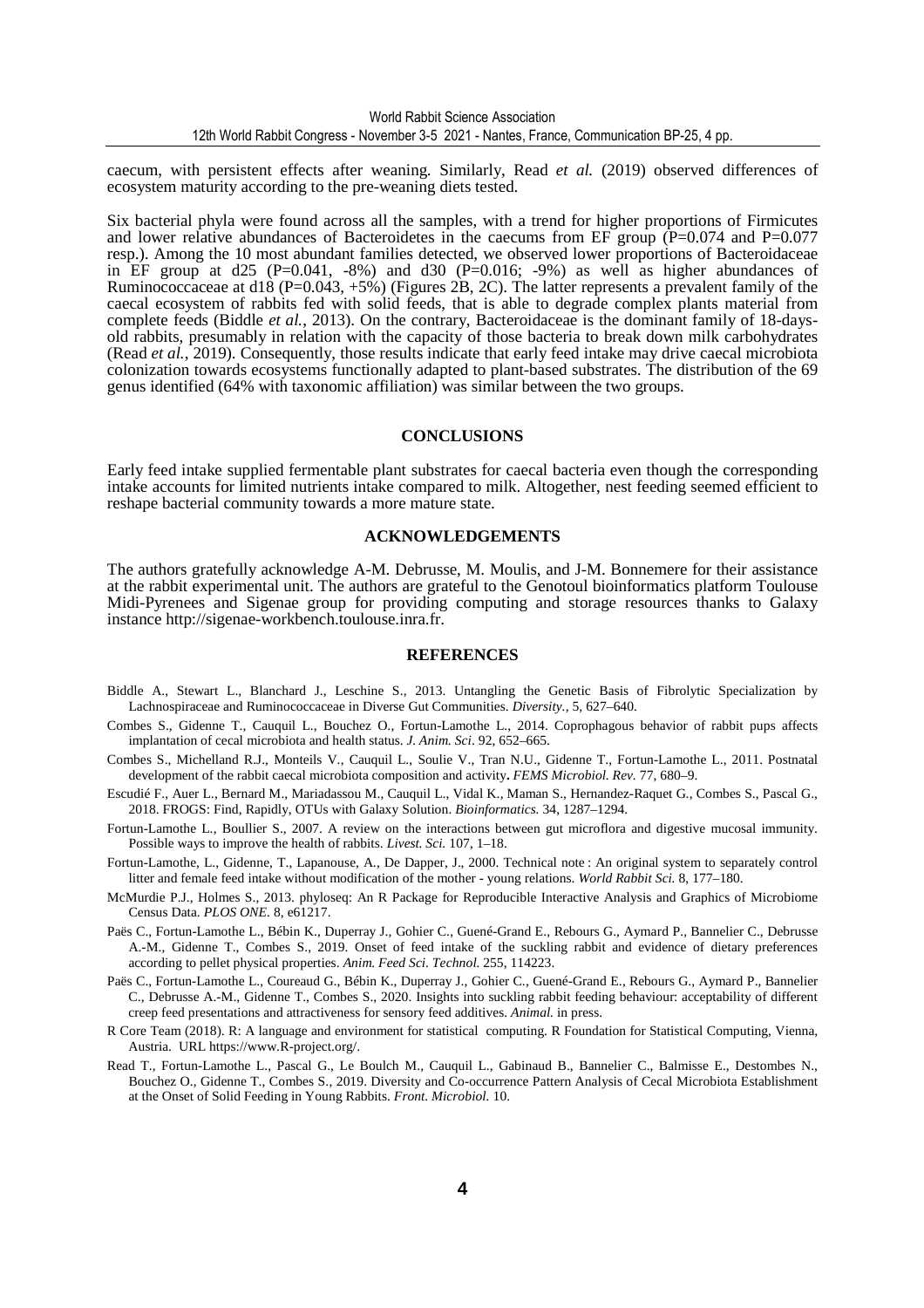# Stimulation of early solid feed ingestion in the nest accelerates the maturation of the rabbits caecal microbiota

Paës C., Gidenne T., Barilly C., Bébin K., Duperray J., Gohier C., Guené-Grand E., Rebours G., Aymard P., Beaumont M. Combes S.

Experiment Group on Rabbit ''GEC''



Liherté







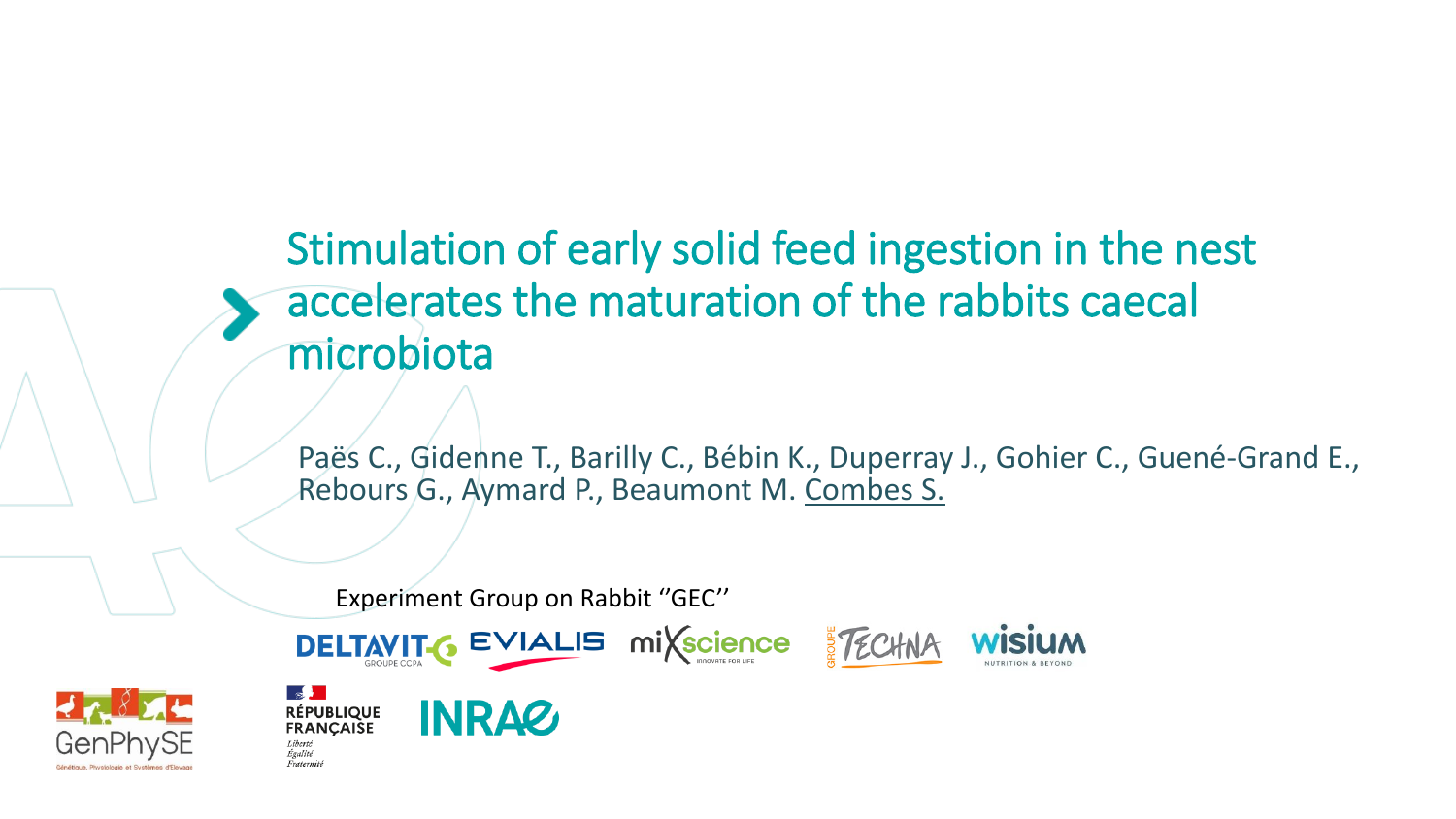

Context **Gut microbiota engineering** <sup>→</sup> **an effective strategy to preserve health**, since commensal bacteria promote

- barrier effect (host and microbiota)
- the development of mucosal lymphoid tissue & antibody repertoire diversification
- Solid feed intake major driver of microbiota establishment *(Read et al., 2019)*
- Ingestion of solid feed starts at 8 days of age *(Paës et al 2019, 2020)*
- →Development of early feeding strategies as **biomimetic strategy** to improve the health management of the young rabbit

**We took advantages of the rabbit's ability to consume solid substrate shortly after birth to evaluate the effects of early solid feeding on rabbit's caecal microbiota establishment**



O6-3 Biology & Physiology p. 2 3-5 nov 2021 / 12th WRC / Charlotte Paës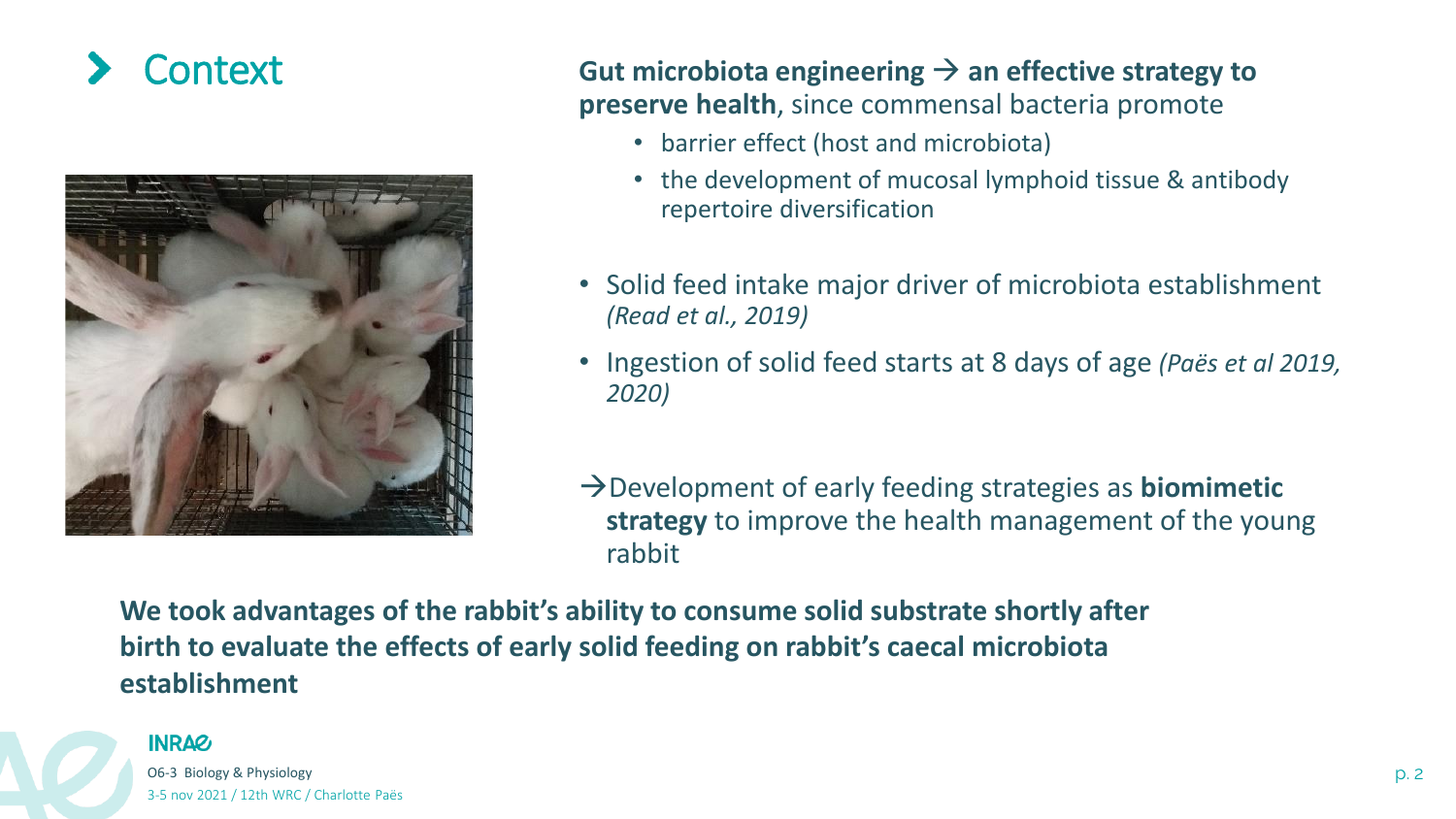# Material and methods



From d21 to d36:

- Use of a **mother-litter separate feeding system** with controlled suckling
- **Solid and milk intake monitoring** every 2-3d

- feed pellet mash 30%
- Vanilla flavor 0,06%
- Agar 0,6%



Microbiota composition: 16S rRNA gene sequencing

Caecal content sampling (n=10/ age)

## **INRAG**

O6-3 Biology & Physiology **p. 3** 3-5 nov 2021 / 12th WRC / Charlotte Paës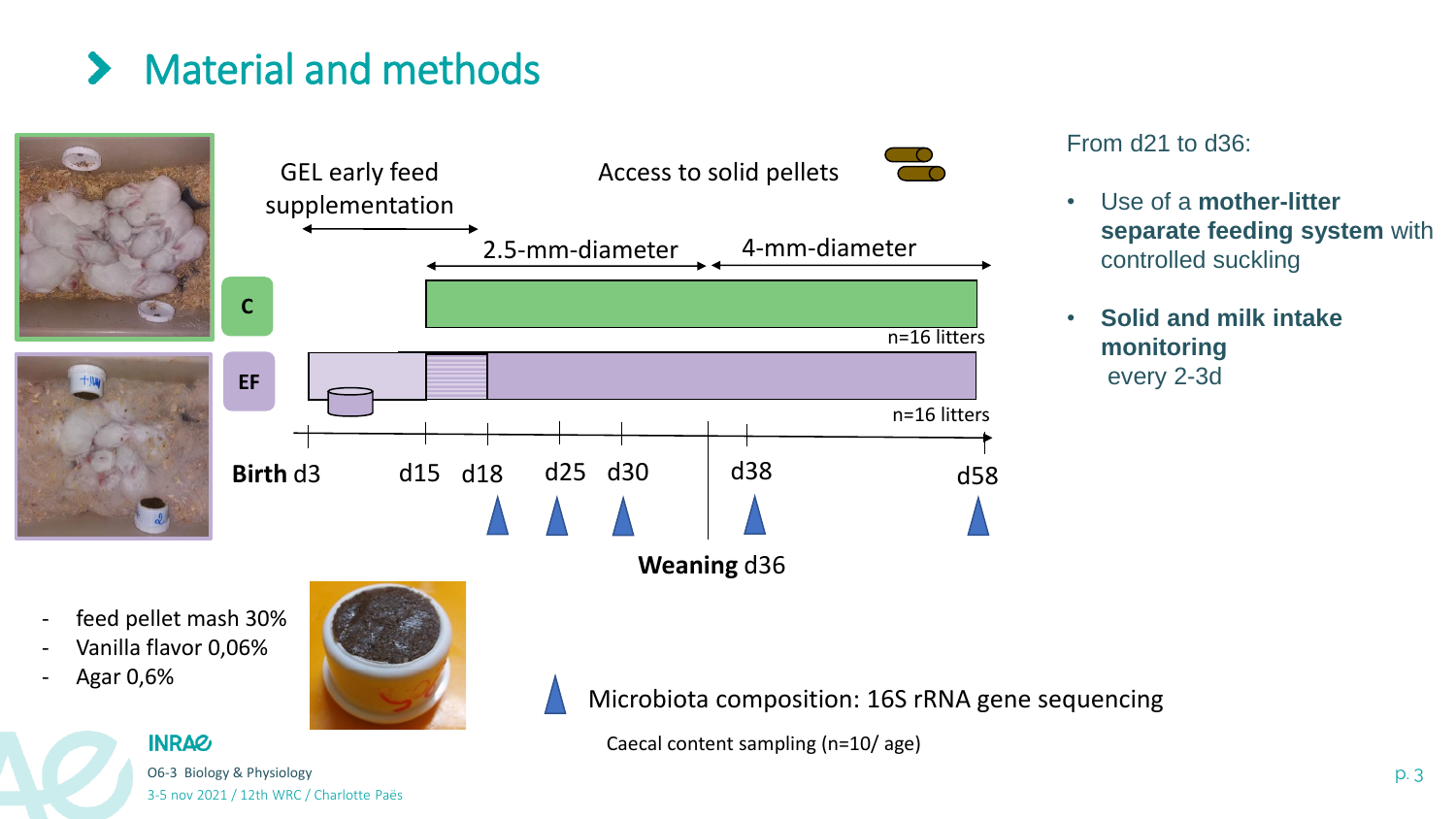

**Intake:** 

- **Starter GEL** : 4.3 ± 1.4 g EF group d2-d17 (1.1±0.4 g in DM),).
- **Milk** : 28 ± 9 g/rabbit/day between d3 and d21
- **Pelleted feed** 23±21 g of DM/rabbit/day between d18 and d35

No difference between the two groups



- **Increase with age** (P<0.001)
- **Highest in EF group** (P<0.002)



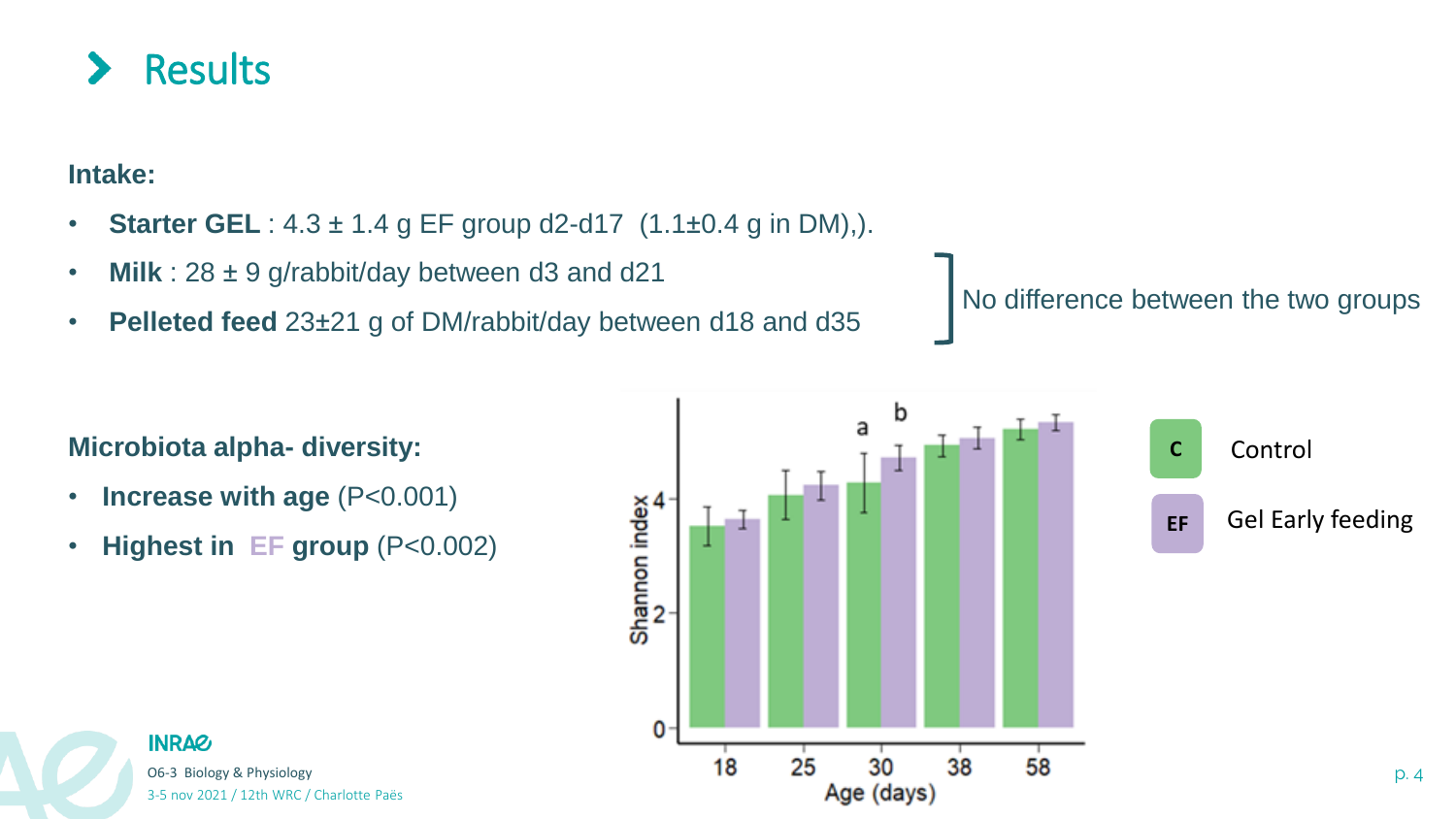

**Early nest feeding with gel accelerated the maturation of the bacterial community in the caecum, with persistent effects after weaning**

O6-3 Biology & Physiology **p. 5** Physiology **p. 5** P. 5

3-5 nov 2021 / 12th WRC / Charlotte Paës

**INRA&** 

 $30<sup>1</sup>$ 

 $18$ 

 $25$ Age

Group  $\Box$  C  $\Box$  EF